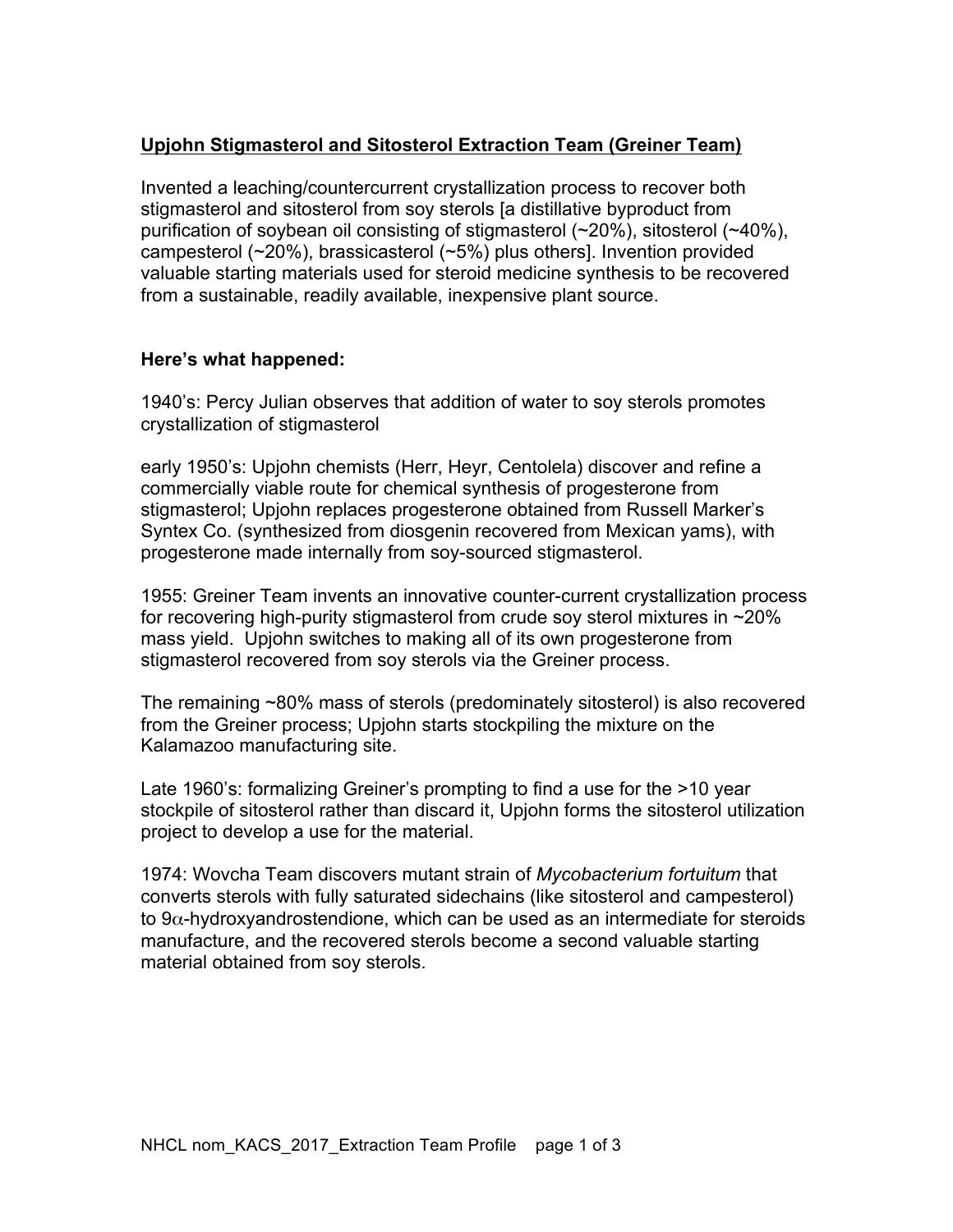## **What has been said about the significance of Greiner's process and Upjohn's use of stigmasterol and sitosterol**

"Upjohn's J. Ward Greiner, a chemical engineer, began working part-time on his own initiative to develop counter-current distribution techniques to separate stigmasterol from sitosterol. [Photos] of the discarded sitosterol stockpile graphically demonstrate that he succeeded, and dramatize the magnitude of stigmasterol utilization that followed.

The growing stockpile, looking like the Badlands of South Dakota, fueled another Greiner dream, the utilization of sitosterol, for which he became the chief advocate. By the late 1960's the discarded sitosterol stockpile had become enormous. The sitosterol utilization project, based on chemical or microbiological methods, or utilization per se, was formally initiated in the early 1970's. The outcome was just as dramatic as the events that had brought Upjohn to this point in the first place. The sitosterol pile was resurrected by the discovery and development of yet another combination of microbiological/chemical processes.

from: J.A. Hogg. Steroids, the steroid community, and Upjohn in perspective: a profile of innovation. *Steroids*, 1992, 57, 593-616

"Following Russell Marker's conversion of steroidal sapogenins to progesterone, Mexican diosgenin became the prime starting material for sex hormones, the contraceptive progestogens, the corticosteroids and the sterol diuretics. The microbiological oxygenation of the 11 position of progesterone by Upjohn in 1956 turned diosgenin into the leading corticosteroid raw material via its conversion of pregnenolone, progesterone and other intermediates such as Compound S. Simultaneously, however, Upjohn developed an economic process for separating sterols into sitosterol (80%) and stigmasterol (20%). The latter was used to prepare progesterone and the former stored for some future use. Now stigmasterol is the leading raw material for the progesterone-corticosteroid process and a use has been found for the by-product sitosterol."

from: N. Applezweig. Steroid Drugs From Botanical Sources: Future Prospects. Renewable Resources – A Systemic Approach. Edited by Enrique Campos-López. Academic Press, New York, 1980.